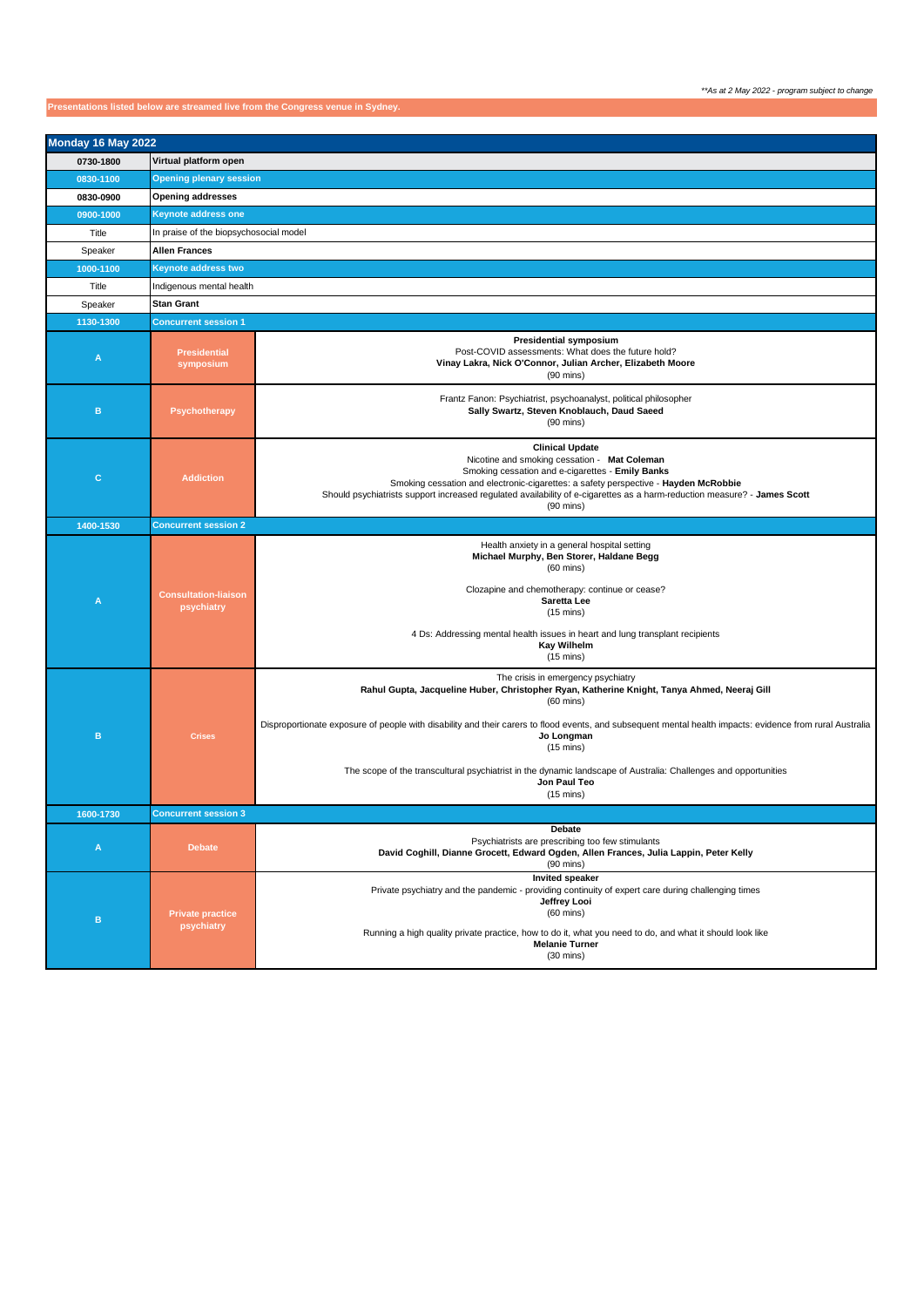| Tuesday 17 May 2022 |                                                |                                                                                                                                                                                                                                                                                                                                                   |
|---------------------|------------------------------------------------|---------------------------------------------------------------------------------------------------------------------------------------------------------------------------------------------------------------------------------------------------------------------------------------------------------------------------------------------------|
| 0830-0930           | <b>Keynote address three</b>                   |                                                                                                                                                                                                                                                                                                                                                   |
| Title               | Women's mental health - time's up              |                                                                                                                                                                                                                                                                                                                                                   |
| Speaker             | Jayashri Kulkarni AM                           |                                                                                                                                                                                                                                                                                                                                                   |
| 1000-1200           | <b>Concurrent session 4</b>                    |                                                                                                                                                                                                                                                                                                                                                   |
| A                   | <b>Early career psychiatry</b>                 | Trainees at the table: discussions from RANZCP trainees<br>Skye Kinder, Gopi Ravindran, Marie Bismark, Mpho Redebe, Thomas Sellitto, Ryan Barber, Bronwyn Moss<br>$(60 \text{ mins})$<br>Invited speaker<br>Early career psychiatry - choose your own adventure                                                                                   |
|                     |                                                | Shalini Arunogiri<br>$(60 \text{ mins})$                                                                                                                                                                                                                                                                                                          |
|                     | <b>Consultation-liaison</b><br>psychiatry      | <b>Clinical Update</b><br>The past, present and future of CL psychiatry<br>Kay Wilhelm<br>$(90 \text{ mins})$<br>Confused in Sydney; assessment of cognition in referrals to consult liaison psychiatry with confusion or delirium                                                                                                                |
| $\mathbf B$         |                                                | <b>David Lienert</b><br>$(15 \text{ mins})$                                                                                                                                                                                                                                                                                                       |
|                     |                                                | Development and validation of a dynamic tool to predict aggressive patient behaviours in hospital settings: Artificial intelligence based approaches<br>Rashmi Gururajan<br>$(15 \text{ mins})$                                                                                                                                                   |
| $\mathbf{C}$        | <b>OCD and depression</b>                      | Diagnosis and decision making in the management of major depression: Illustrated case studies<br>Erica Bell, Gin Malhi, Richard Porter, Philip Boyce, Malcolm Hopwood, Roger Mulder, Darryl Bassett<br>$(60 \text{ mins})$                                                                                                                        |
|                     |                                                | Obsessive compulsive disorder: Developments in intervention<br>John Lam-Po-Tang, lain Perkes, Vlasios Brakoulias, David Cooper, Lara Farrell, Jessica Grisham<br>$(60 \text{ mins})$                                                                                                                                                              |
| 1300-1430           | <b>Concurrent session 5</b>                    |                                                                                                                                                                                                                                                                                                                                                   |
| A                   | <b>Presidential</b><br>symposium               | <b>Presidential symposium</b><br>Pandemic population mental health: Past, present and future<br>Vinay Lakra, Jeffrey Looi, Tarun Bastiampillai, Steve Kisely<br>$(90$ mins)                                                                                                                                                                       |
| $\mathbf B$         | <b>Military and veterans'</b><br>mental health | <b>Clinical Update</b><br>Navigating the assimilation of evidence based PTSD recommendations into the private practice management of real patients - Andrew Khoo<br>Has complex PTSD made conceptual understanding of PTSD complex? - Nagesh Pai<br>Psychotherapeutic issues in PTSD: what does evidence teach us? - Andrea Phelps<br>$(90$ mins) |
| $\mathbf C$         | <b>Autism</b>                                  | Research and clinical update: mental health in autism and other neurodevelopmental disorders<br>Julian Trollor, Samuel Arnold, Darren Hedley, Melanie Johnston, Magdalena Hagn, Josh Flavell<br>$(80 \text{ mins})$                                                                                                                               |
|                     |                                                | Are behaviours of concern driven by language impairments in autism spectrum disorder? A systematic review<br>Charissa Chan<br>$(10 \text{ mins})$                                                                                                                                                                                                 |
| 1500-1630           | <b>Concurrent session 6</b>                    |                                                                                                                                                                                                                                                                                                                                                   |
| Α                   | <b>Climate change and</b><br>mental health     | Keynote speaker<br>Climate change and mental health<br><b>Tim Flannery</b><br>$(60 \text{ mins})$<br><b>Discussion forum</b><br>Climate change and mental health                                                                                                                                                                                  |
|                     |                                                | $(30 \text{ mins})$                                                                                                                                                                                                                                                                                                                               |
|                     | <b>Current and emerging</b><br>treatments      | <b>Invited speaker</b><br>Racemic ketamine for treatment resistant depression: results from a large Australasian RCT<br>Colleen Loo<br>$(60 \text{ mins})$                                                                                                                                                                                        |
| B                   |                                                | Characteristics of people on long-acting injectable antipsychotics in Australia: Data from the 2010 National Survey of High Impact Psychosis<br>Shuichi Suetani<br>$(15 \text{ mins})$                                                                                                                                                            |
|                     |                                                | Pharmacological treatment for methamphetamine withdrawal: a systematic review and meta-analysis of randomised controlled trials<br><b>Benjamin Williams</b><br>$(15 \text{ mins})$                                                                                                                                                                |
|                     | <b>Neuropsychiatry and</b><br>neurobiology     | Invited speaker<br>Postural Tachycardia and clinical decision-making in eating disorders: can an understanding of the brain-heart-gut axis help guide biopsychosocial case<br>formulation and care planning?<br><b>Lisa Miller</b>                                                                                                                |
| $\mathbf C$         |                                                | Primum non nocere: mental illness and vocational rehabilitation<br><b>Newman Harris</b><br>$(15 \text{ mins})$                                                                                                                                                                                                                                    |
|                     |                                                | General hospital specialists' attitudes toward psychiatry: a cross-sectional survey in seven countries<br>Inoka Wimalaratne<br>$(15 \text{ mins})$                                                                                                                                                                                                |
| 1630-1730           | <b>Keynote address four</b>                    |                                                                                                                                                                                                                                                                                                                                                   |
| Title               | Psychedelics: brain mechanisms                 |                                                                                                                                                                                                                                                                                                                                                   |
| Speaker             | Robin Carhart-Harris                           |                                                                                                                                                                                                                                                                                                                                                   |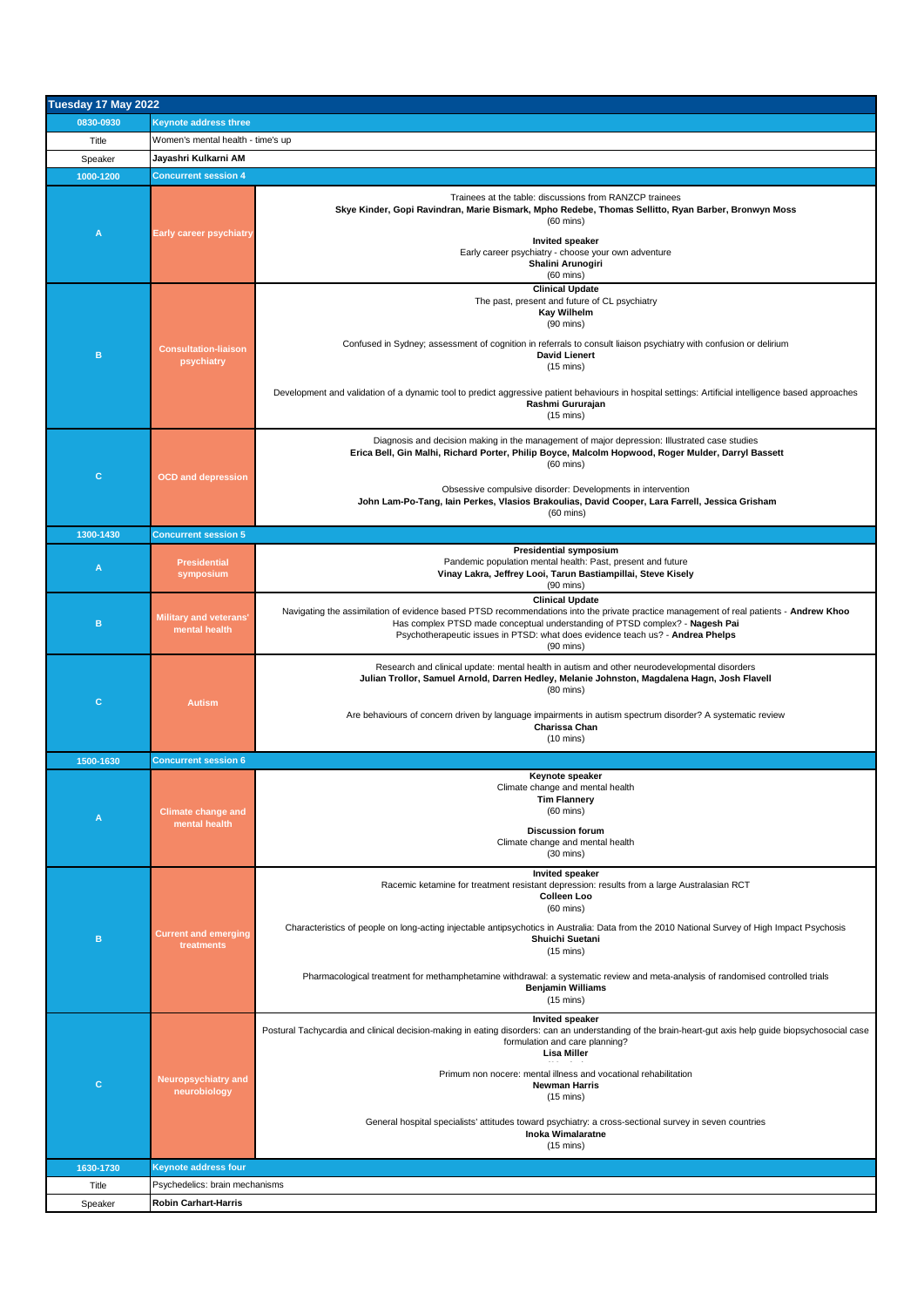| Wednesday 18 May 2022 |                                                             |                                                                                                                                                                                                                                                                                                                                              |
|-----------------------|-------------------------------------------------------------|----------------------------------------------------------------------------------------------------------------------------------------------------------------------------------------------------------------------------------------------------------------------------------------------------------------------------------------------|
| 0830-0930             | <b>Keynote address five</b>                                 |                                                                                                                                                                                                                                                                                                                                              |
| Title                 | Autoimmune psychosis - current state of play                |                                                                                                                                                                                                                                                                                                                                              |
| Speaker               | <b>Belinda Lennox</b>                                       |                                                                                                                                                                                                                                                                                                                                              |
| 0930-1030             | <b>Keynote address six</b>                                  |                                                                                                                                                                                                                                                                                                                                              |
| Title                 |                                                             | Changing bodymind: on attachment, trauma and regulation                                                                                                                                                                                                                                                                                      |
| Speaker               | Loyola McLean                                               |                                                                                                                                                                                                                                                                                                                                              |
| 1100-1230             | <b>Concurrent session 7</b>                                 |                                                                                                                                                                                                                                                                                                                                              |
| $\overline{A}$        | <b>Psychosis and</b><br>schizophrenia                       | <b>Clinical Update</b><br>Everything you ever wanted to know about schizophrenia but were afraid to ask<br>Cyndi Shannon Weickert, Julia Lappin<br>$(90 \text{ mins})$                                                                                                                                                                       |
| $\mathbf{B}$          | <b>Ethics</b>                                               | Codes of ethics in psychiatry: the state of play at home and abroad<br>Izaak Lim, Paul Appelbaum, Sidney Bloch<br>$(90$ mins)                                                                                                                                                                                                                |
| $\mathbf{C}$          | <b>Borderline personality</b><br>disorder                   | Models of care for people diagnosed with borderline personality disorder (BPD)<br>Sathya Rao, Joy Quek, Judy Hope<br>$(60$ mins)<br>Road Maps groups: An intermediate intervention in the BPD stepped model of care<br><b>Catherine Ludbrook</b><br>$(15 \text{ mins})$                                                                      |
|                       |                                                             | Building stronger bridges: a brief intervention in the BPD stepped model of care<br><b>Catherine Ludbrook</b><br>$(15 \text{ mins})$                                                                                                                                                                                                         |
| 1330-1500             | <b>Concurrent session 8</b>                                 |                                                                                                                                                                                                                                                                                                                                              |
| A                     | <b>Electroconvulsive</b><br>therapy and<br>neurostimulation | Deep brain stimulation and neuropsychiatry: a clinical update and expert panel discussion<br><b>Dennis Velakoulis</b><br>$(60 \text{ mins})$<br>Toll-like receptor pathway expression in dorsolateral prefrontal (BA46) and orbitofrontal (BA11) cortices in schizophrenia and mood disorder<br>Tharini Ketharanathan<br>$(15 \text{ mins})$ |
|                       |                                                             | Phenylketonuria: Psychiatric, cognitive and neuroimaging aspects of metabolic control<br><b>Mark Walterfang</b><br>$(15 \text{ mins})$                                                                                                                                                                                                       |
|                       |                                                             | Clozapine - an update for practitioners<br>Julia Lappin, Susanna Every-Palmer, Dan Siskind<br>$(60$ mins)                                                                                                                                                                                                                                    |
| $\mathbf{B}$          | <b>Psychosis and</b><br>schizophrenia                       | Paliperidone palmitate 6-month long-acting injectable for schizophrenia: A randomised, double-blind, multicenter, noninferiority phase 3 study<br>Dennis Liu<br>$(15 \text{ mins})$                                                                                                                                                          |
|                       |                                                             | The RANZCP Early Career Psychiatrist Award<br>Sub-optimal modulation of gain by the cognitive control system in young adults with early psychosis<br><b>Bjorn Burgher</b><br>$(15 \text{ mins})$                                                                                                                                             |
| Thursday 19 May 2022  |                                                             |                                                                                                                                                                                                                                                                                                                                              |
| 1100-1145             | <b>Senior Research Award</b>                                |                                                                                                                                                                                                                                                                                                                                              |

| 1100-1145 | <b>Senior Research Award</b>                                                                                                                                 |  |
|-----------|--------------------------------------------------------------------------------------------------------------------------------------------------------------|--|
| Title     | The progression of RTMS therapy from good idea to mainstream intervention: the journey and lessons for new treatment innovation in a conservative profession |  |
| Speaker   | <b>Paul Fitzgerald</b>                                                                                                                                       |  |
| 1145-1200 | <b>Congress closing address</b>                                                                                                                              |  |
| 1200      | <b>Congress closed</b>                                                                                                                                       |  |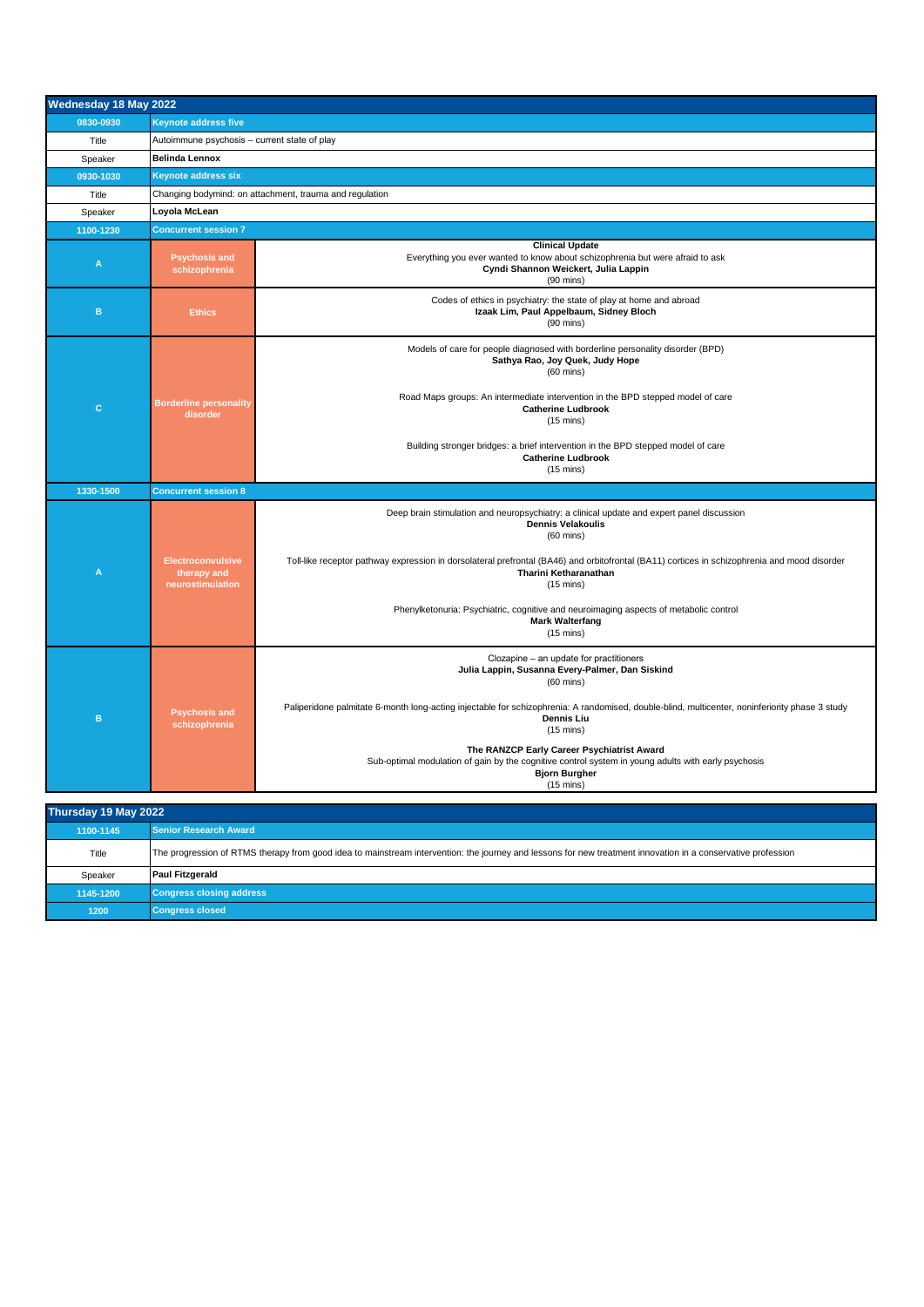| Presentations listed below have been recorded (either pre-Congress or from the Congress venue in Sydney) and are not live presentations. |                                            |                                                                                                                                                                                                                                               |  |  |
|------------------------------------------------------------------------------------------------------------------------------------------|--------------------------------------------|-----------------------------------------------------------------------------------------------------------------------------------------------------------------------------------------------------------------------------------------------|--|--|
| On-demand and recorded presentations                                                                                                     |                                            |                                                                                                                                                                                                                                               |  |  |
| <b>Recorded</b>                                                                                                                          | Rural, remote and<br>regional psychiatry   | Climate change and mental health symposium - part 1: Climate change and mental health - research, clinical and personal<br>Cybele Dey, Fiona Charlson, Tara Crandon, Georgia Langmaid, Charles Le Feuvre<br>$(60 \text{ mins})$               |  |  |
|                                                                                                                                          |                                            | A virtual bridge for people with intellectual disability in rural and remote NSW to specialist health care<br>Ria Leonard<br>$(15 \text{ mins})$                                                                                              |  |  |
|                                                                                                                                          |                                            | Being a "lady doctor" in rural Australia: reducing the mental health burden of care for female GPs in their first five years post Fellowship<br><b>Louise Stone</b><br>$(15 \text{ mins})$                                                    |  |  |
|                                                                                                                                          | <b>Addiction</b>                           | Anti-drug campaigns through the ages<br><b>Miranda Sonntag</b><br>$(15 \text{ mins})$                                                                                                                                                         |  |  |
|                                                                                                                                          |                                            | Drug and alcohol updates for non-addiction psychiatrists: a hypothetical family case conference<br>Alison Blazey, David Gordon, Esther Han, Mark Montebello, Chester Omana, Anthony Sams<br>$(75 \text{ mins})$                               |  |  |
|                                                                                                                                          | <b>Private practice</b><br>psychiatry      | Improving cultural safety through a community driven, Indigenous governed, research agenda<br>Mat Coleman, Helen Milroy, Shraddha Kashyap, Michael Taran<br>$(60 \text{ mins})$                                                               |  |  |
|                                                                                                                                          |                                            | The institute for urban Indigenous health - bridging the gap<br>Shuichi Suetani<br>$(30 \text{ mins})$                                                                                                                                        |  |  |
| presentations<br><b>Presented live in</b><br><b>Sydney and recorded</b><br>for your viewing                                              | <b>Psychiatry of old age</b>               | <b>Presidential symposium</b><br>Joint JSPN/RANZCP symposium: Healthy ageing<br>Vinay Lakra, Henry Brodaty, Toshifumi Kishimoto, Daichi Sone<br>$(60 \text{ mins})$                                                                           |  |  |
| <b>These presentations</b><br>will be uploaded to the<br>platform as soon as                                                             |                                            | Advances in dementia research, diagnosis, treatment and care<br><b>Henry Brodaty</b><br>$(45 \text{ mins})$                                                                                                                                   |  |  |
| available                                                                                                                                | <b>Forensic physciatry</b>                 | <b>Invited speaker</b><br>Impact of the UN Committee's statement in 2019 in relation to the minimum age of criminal responsibility internationally<br><b>Enys Delmage</b><br>$(60 \text{ mins})$                                              |  |  |
|                                                                                                                                          |                                            | Examining the overlap of psychiatric disorders and offending: A Queensland birth cohort and record linkage study<br>James Ogilvie<br>$(15 \text{ mins})$                                                                                      |  |  |
|                                                                                                                                          | <b>History of psychiatry</b>               | <b>Invited speaker</b><br>International networks in community mental health: psychiatrists, other mental health professionals, and consumers<br><b>Hans Pols</b><br>$(60 \text{ mins})$                                                       |  |  |
|                                                                                                                                          |                                            | The keeper or the kept? Exploring blurred boundaries and silenced voices in the nineteenth century lunatic asylum<br><b>Anthea Sutton</b><br>$(15 \text{ mins})$                                                                              |  |  |
|                                                                                                                                          |                                            | Syphilis, malaria and madness at the Sunbury Hospital for the Insane, 1925<br><b>Alison Clayton</b><br>$(15 \text{ mins})$                                                                                                                    |  |  |
|                                                                                                                                          | <b>Women in psychiatry</b>                 | Women as leaders in psychiatry: glass ceiling or myth?<br>Astha Tomar, Samantha Loi, Alex Cockram, Ruth Vine, Jayashri Kulkarni, Elizabeth Moore, Penny Golding, Shalini Arunogiri, Megan Galbally,<br><b>Nardine Elzahaby</b><br>$(90$ mins) |  |  |
|                                                                                                                                          | <b>Climate change and</b><br>mental health | Climate change and mental health symposium - part 2: What can we do about it?<br>Anthony Harris, David Pollack, Alan Rosen, Rebecca Patrick<br>$(90 \text{ mins})$                                                                            |  |  |